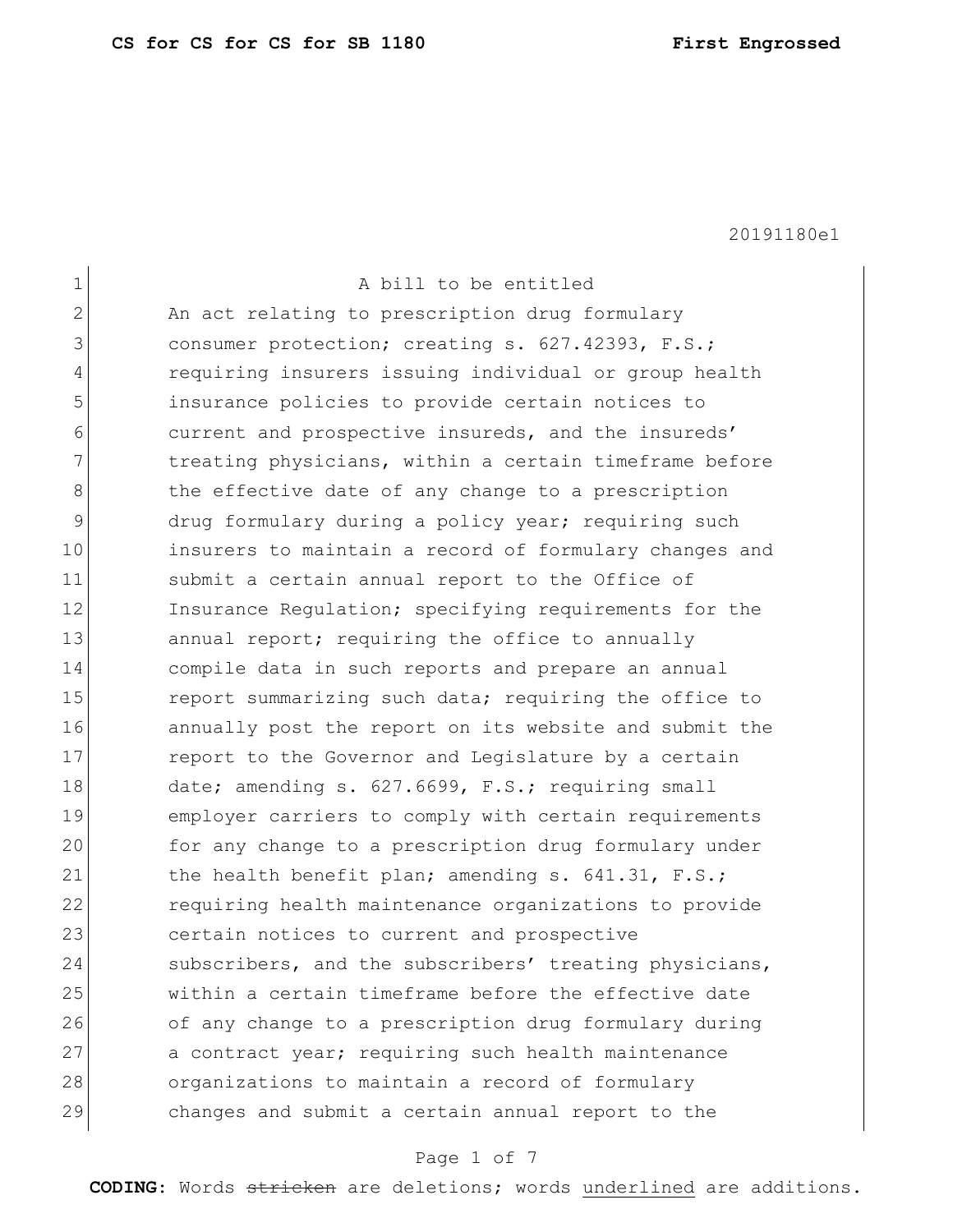| 30 | office; specifying requirements for the annual report;           |
|----|------------------------------------------------------------------|
| 31 | requiring the office to annually compile data in such            |
| 32 | reports and prepare an annual report summarizing such            |
| 33 | data; requiring the office to annually post the report           |
| 34 | on its website and submit the report to the Governor             |
| 35 | and Legislature; providing a declaration of important            |
| 36 | state interest; providing an effective date.                     |
| 37 |                                                                  |
| 38 | Be It Enacted by the Legislature of the State of Florida:        |
| 39 |                                                                  |
| 40 | Section 1. Section 627.42393, Florida Statutes, is created       |
| 41 | to read:                                                         |
| 42 | 627.42393 Health insurance policies; changes to                  |
| 43 | prescription drug formularies; requirements.-                    |
| 44 | (1) At least 60 days before the effective date of any            |
| 45 | change to a prescription drug formulary during a policy year, an |
| 46 | insurer issuing individual or group health insurance policies in |
| 47 | this state shall provide general notification of the change in   |
| 48 | the formulary to current and prospective insureds in a readily   |
| 49 | accessible format on the insurer's website and notify,           |
| 50 | electronically or by first-class mail, any insured currently     |
| 51 | receiving coverage for a prescription drug for which the         |
| 52 | formulary change modifies coverage and the insured's treating    |
| 53 | physician, including information on the specific drugs involved. |
| 54 | (2) A health insurer shall maintain a record of any change       |
| 55 | in its formulary during a calendar year. By March 1 annually, a  |
| 56 | health insurer shall submit a report to the office delineating   |
| 57 | such changes made in the previous calendar year. The annual      |
| 58 | report must include, at a minimum:                               |

# Page 2 of 7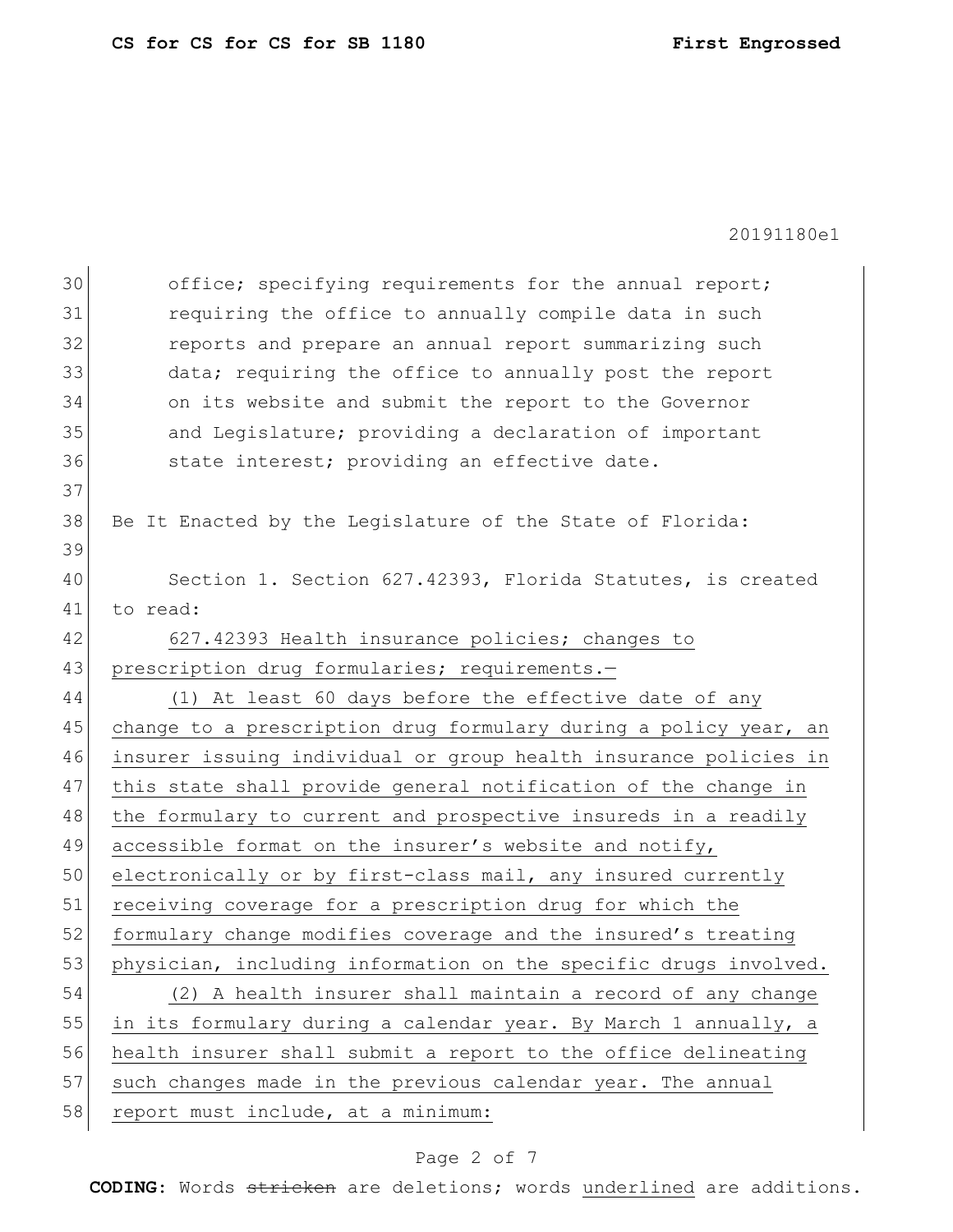| 59 | (a) A list of all drugs that were removed from a formulary       |
|----|------------------------------------------------------------------|
| 60 | and the reasons for the removal;                                 |
| 61 | (b) A list of all drugs that were moved to a tier that           |
| 62 | resulted in additional out-of-pocket costs to insureds;          |
| 63 | (c) The number of insureds notified by the insurer of a          |
| 64 | change in formulary; and                                         |
| 65 | (d) The increased cost, by dollar amount, incurred by            |
| 66 | insureds because of such change in the formulary.                |
| 67 | (3) By May 1 annually, the office shall:                         |
| 68 | (a) Compile the data in such annual reports submitted by         |
| 69 | health insurers and prepare a report summarizing the data        |
| 70 | submitted;                                                       |
| 71 | (b) Make the report publicly accessible on its website; and      |
| 72 | (c) Submit the report to the Governor, the President of the      |
| 73 | Senate, and the Speaker of the House of Representatives.         |
| 74 | Section 2. Paragraph (e) of subsection (5) of section            |
| 75 | 627.6699, Florida Statutes, is amended to read:                  |
| 76 | 627.6699 Employee Health Care Access Act.-                       |
| 77 | (5) AVAILABILITY OF COVERAGE.-                                   |
| 78 | (e) All health benefit plans issued under this section must      |
| 79 | comply with the following conditions:                            |
| 80 | 1. For employers who have fewer than two employees, a late       |
| 81 | enrollee may be excluded from coverage for no longer than 24     |
| 82 | months if he or she was not covered by creditable coverage       |
| 83 | continually to a date not more than 63 days before the effective |
| 84 | date of his or her new coverage.                                 |
| 85 | 2. Any requirement used by a small employer carrier in           |
| 86 | determining whether to provide coverage to a small employer      |
| 87 | group, including requirements for minimum participation of       |
|    |                                                                  |

# Page 3 of 7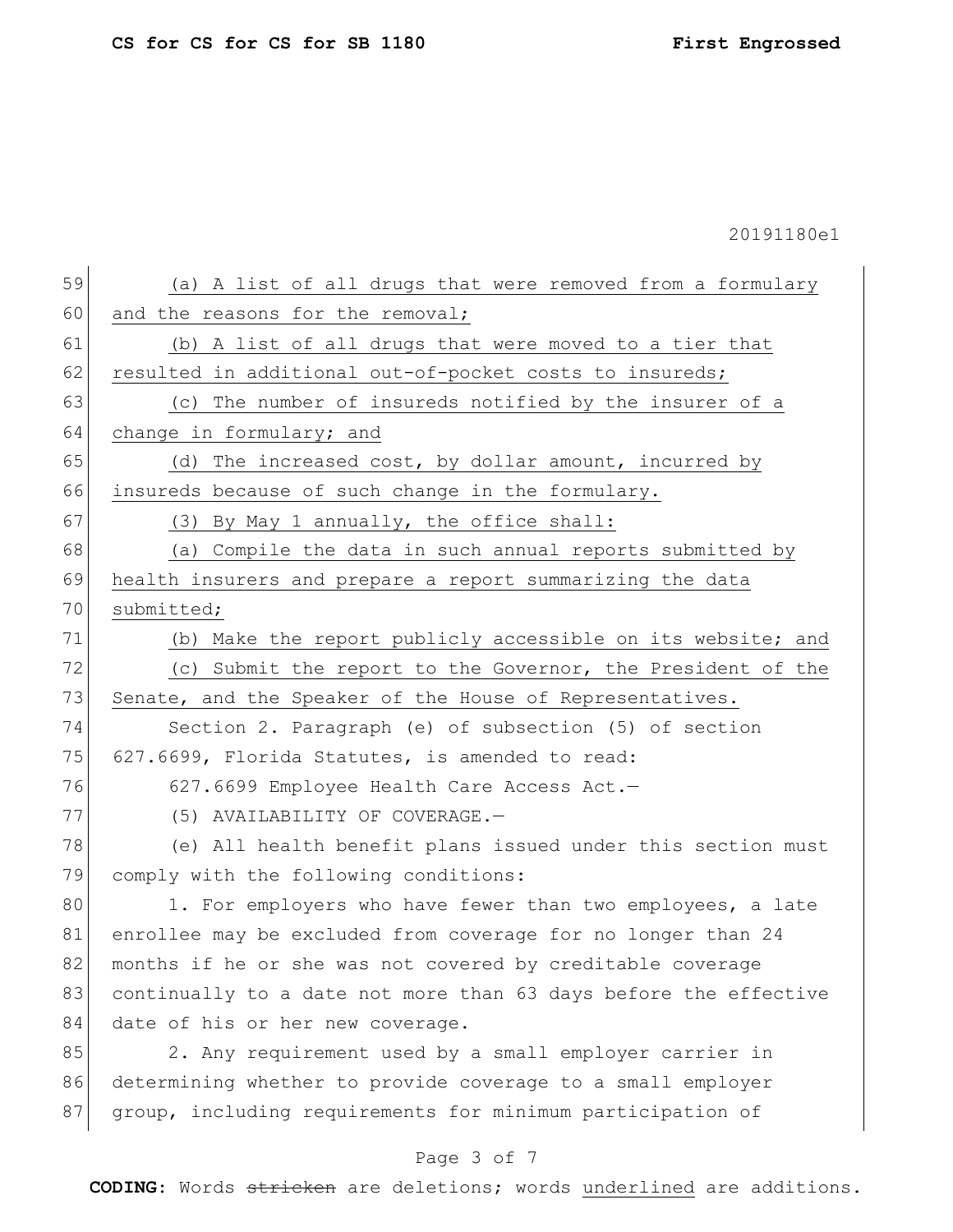88 eligible employees and minimum employer contributions, must be 89 applied uniformly among all small employer groups having the 90 same number of eligible employees applying for coverage or 91 receiving coverage from the small employer carrier, except that 92 a small employer carrier that participates in, administers, or 93 issues health benefits pursuant to s. 381.0406 which do not 94 include a preexisting condition exclusion may require as a 95 condition of offering such benefits that the employer has had no 96 health insurance coverage for its employees for a period of at 97 least 6 months. A small employer carrier may vary application of 98 minimum participation requirements and minimum employer 99 contribution requirements only by the size of the small employer 100 group.

101 3. In applying minimum participation requirements with 102 respect to a small employer, a small employer carrier shall not 103 consider as an eligible employee employees or dependents who 104 have qualifying existing coverage in an employer-based group 105 insurance plan or an ERISA qualified self-insurance plan in 106 determining whether the applicable percentage of participation 107 is met. However, a small employer carrier may count eligible 108 employees and dependents who have coverage under another health 109 plan that is sponsored by that employer.

110 4. A small employer carrier shall not increase any 111 requirement for minimum employee participation or any 112 requirement for minimum employer contribution applicable to a 113 small employer at any time after the small employer has been 114 accepted for coverage, unless the employer size has changed, in 115 which case the small employer carrier may apply the requirements 116 that are applicable to the new group size.

### Page 4 of 7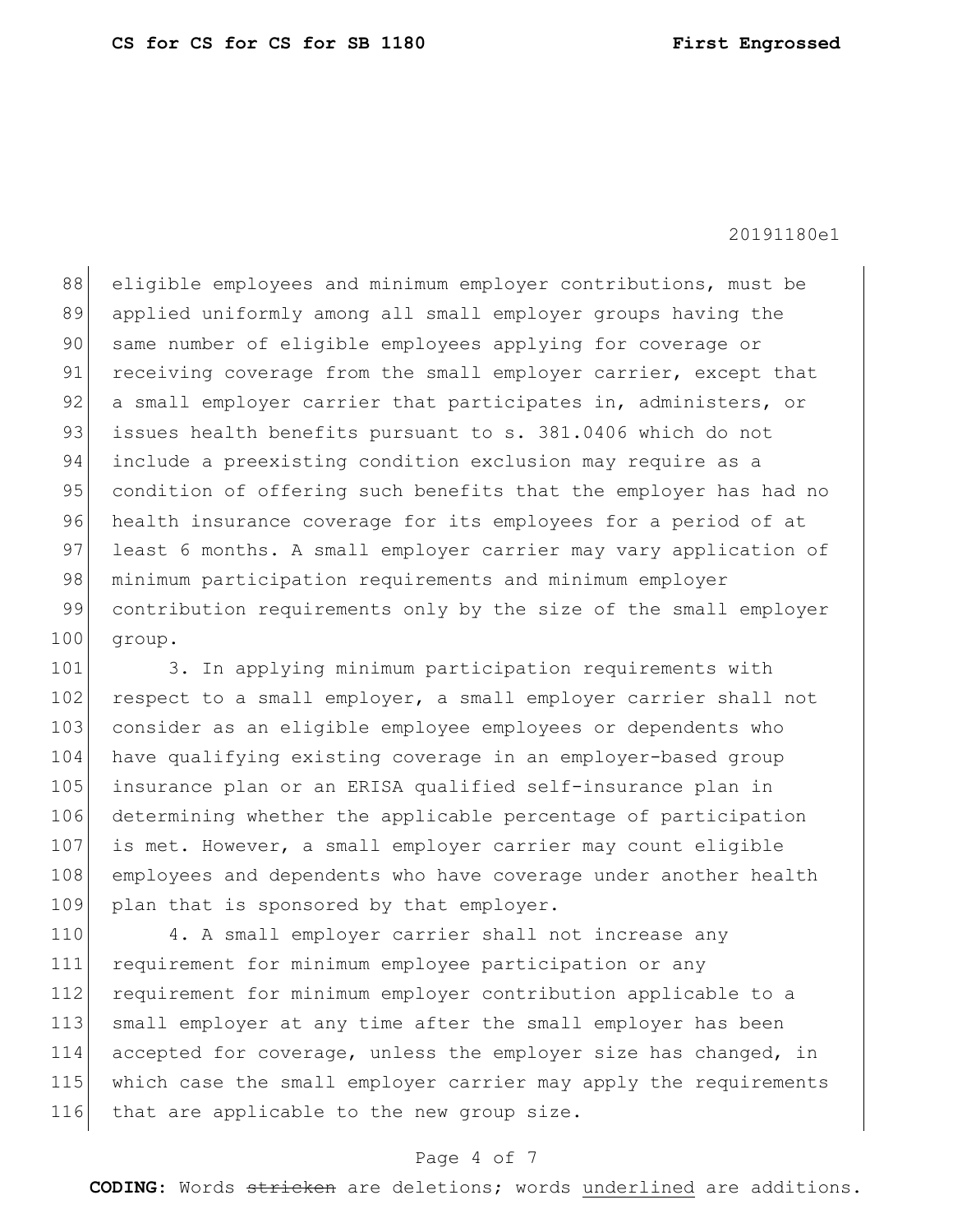117 5. If a small employer carrier offers coverage to a small 118 employer, it must offer coverage to all the small employer's 119 eligible employees and their dependents. A small employer 120 carrier may not offer coverage limited to certain persons in a 121 group or to part of a group, except with respect to late 122 enrollees. 123 6. A small employer carrier may not modify any health 124 benefit plan issued to a small employer with respect to a small 125 employer or any eligible employee or dependent through riders, 126 endorsements, or otherwise to restrict or exclude coverage for 127 certain diseases or medical conditions otherwise covered by the 128 health benefit plan. 129 7. An initial enrollment period of at least 30 days must be 130 provided. An annual 30-day open enrollment period must be 131 offered to each small employer's eligible employees and their 132 dependents. A small employer carrier must provide special 133 enrollment periods as required by s. 627.65615. 134 8. A small employer carrier shall comply with s. 627.42393 135 for any change to a prescription drug formulary. 136 Section 3. Subsection (36) of section 641.31, Florida 137 Statutes, is amended to read: 138 641.31 Health maintenance contracts.-139 (36) Except as provided in paragraph (a), a health 140 maintenance organization may increase the copayment for any 141 benefit, or delete, amend, or limit any of the benefits to which 142 a subscriber is entitled under the group contract only, upon 143 written notice to the contract holder at least 45 days in 144 advance of the time of coverage renewal. The health maintenance 145 organization may amend the contract with the contract holder,

## Page 5 of 7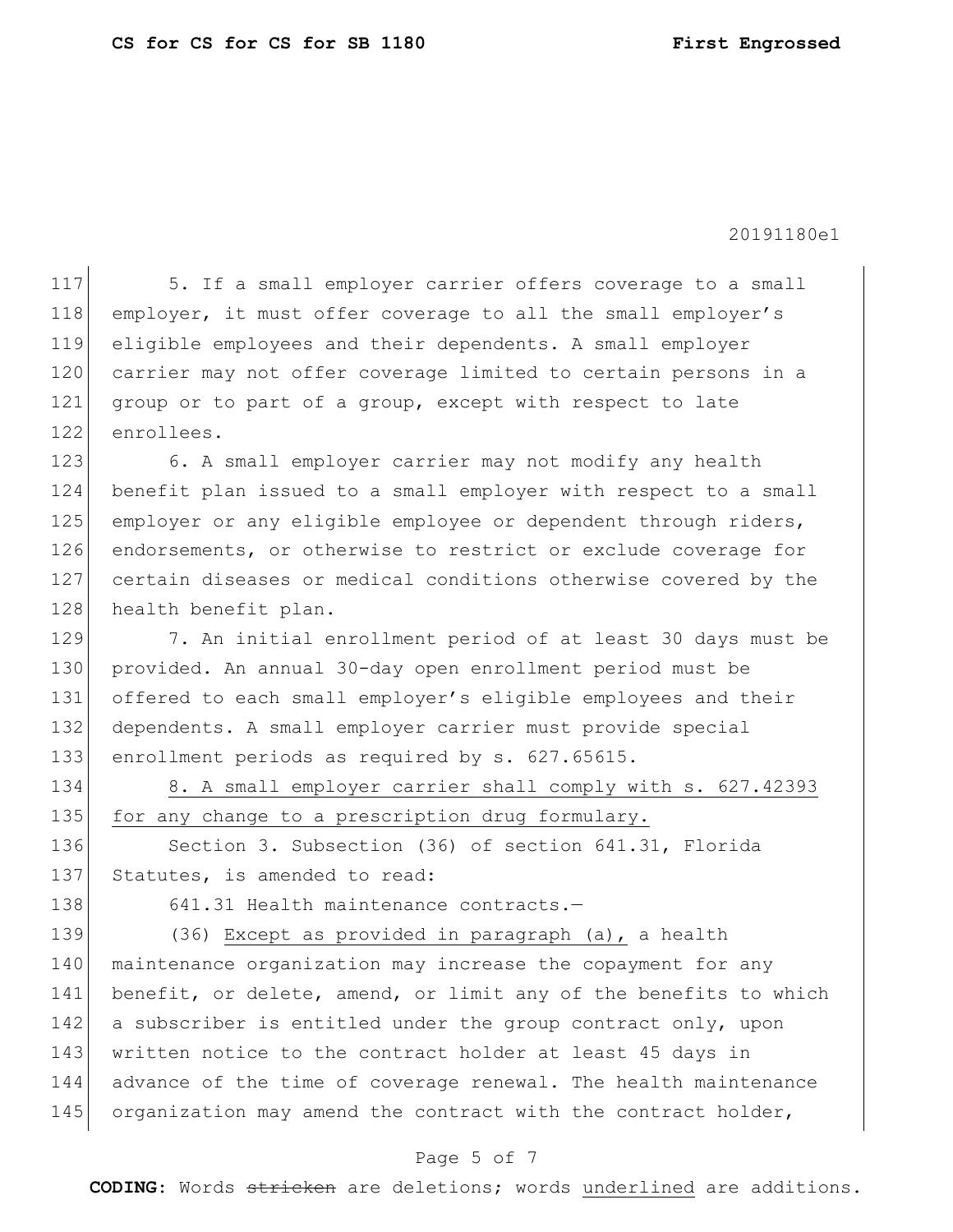| 146 | with such amendment to be effective immediately at the time of   |
|-----|------------------------------------------------------------------|
| 147 | coverage renewal. The written notice to the contract holder must |
| 148 | shall specifically identify any deletions, amendments, or        |
| 149 | limitations to any of the benefits provided in the group         |
| 150 | contract during the current contract period which will be        |
| 151 | included in the group contract upon renewal. This subsection     |
| 152 | does not apply to any increases in benefits. The 45-day notice   |
| 153 | requirement does shall not apply if benefits are amended,        |
| 154 | deleted, or limited at the request of the contract holder.       |
| 155 | (a) At least 60 days before the effective date of any            |
| 156 | change to a prescription drug formulary during a contract year,  |
| 157 | the health maintenance organization shall provide general        |
| 158 | notification of the change in the formulary to current and       |
| 159 | prospective subscribers in a readily accessible format on the    |
| 160 | health maintenance organization's website and notify,            |
| 161 | electronically or by first-class mail, any subscriber currently  |
| 162 | receiving coverage for a prescription drug for which the         |
| 163 | formulary change modifies coverage and the subscriber's treating |
| 164 | physician, including information on the specific drugs involved. |
| 165 | (b) A health maintenance organization shall maintain a           |
| 166 | record of any change in its formulary during a calendar year. By |
| 167 | March 1 annually, a health maintenance organization shall submit |
| 168 | a report to the office delineating such changes made in the      |
| 169 | previous calendar year. The annual report must include, at a     |
| 170 | minimum:                                                         |
| 171 | 1. A list of all drugs that were removed from a formulary        |
| 172 | and the reasons for the removal;                                 |
| 173 | 2. A list of all drugs that were moved to a tier that            |
| 174 | resulted in additional out-of-pocket costs to subscribers;       |
|     |                                                                  |

# Page 6 of 7